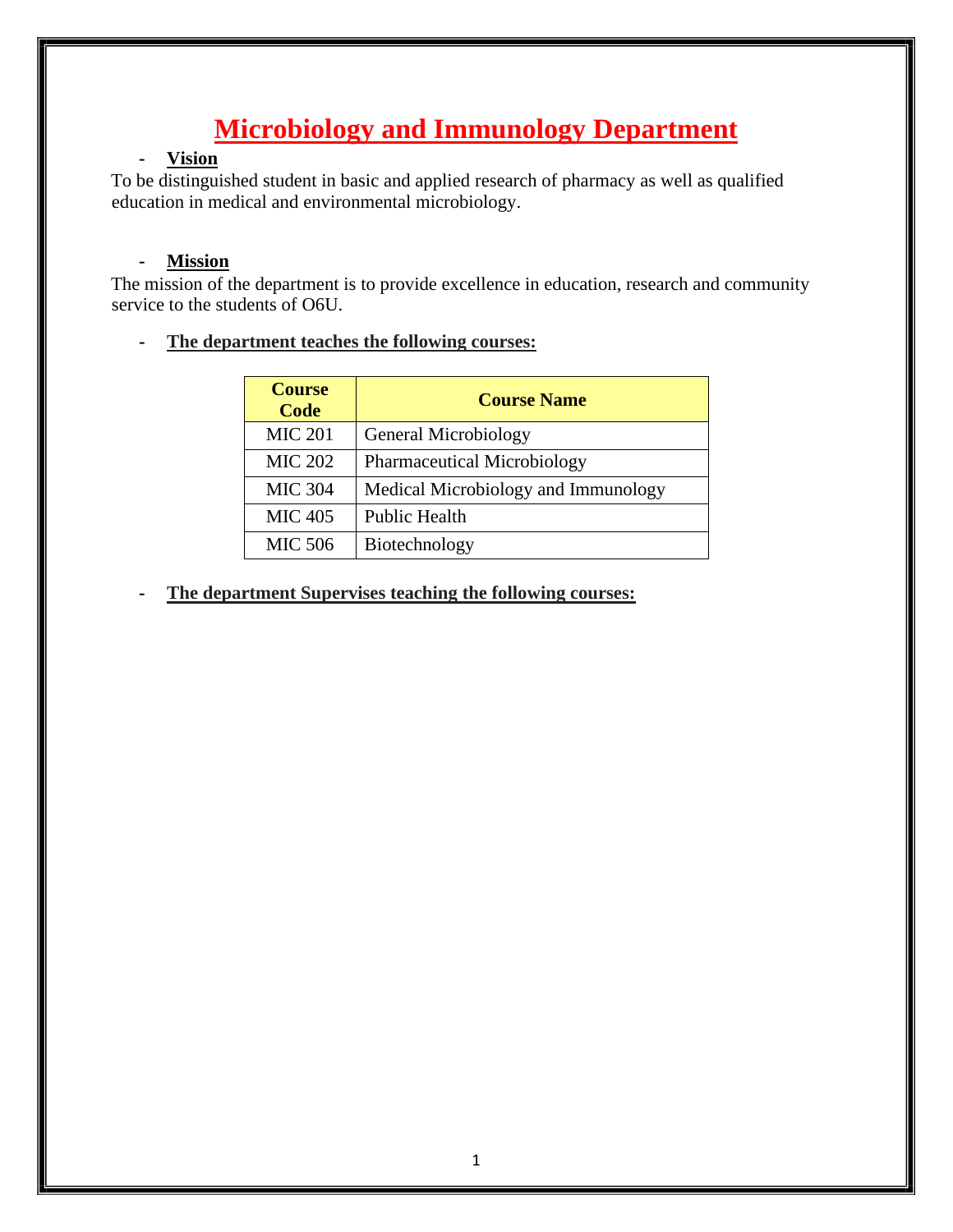| <b>Course</b><br>Code | <b>Course Name</b>                |
|-----------------------|-----------------------------------|
| <b>MIC 303</b>        | <b>Pathology and Parasitology</b> |

| Laboratories of Microbiology and Immunology Department |         |                        |                      |  |
|--------------------------------------------------------|---------|------------------------|----------------------|--|
| Laboratory                                             | Lab no. | <b>Floor</b>           | Location             |  |
| Preparation<br>Room                                    | 201     | <b>Under</b><br>Ground |                      |  |
| 1                                                      | $201-A$ |                        | <b>Saad Zaghloul</b> |  |
| 2                                                      | $201-B$ |                        | <b>Building</b>      |  |
| 3                                                      | 202     |                        |                      |  |

## **- Course description:**

# **Second Level 2- Second semester**

| <b>Title</b>         | <b>General Microbiology</b> | $\blacksquare$ | $P/T**$ | <b>Total</b> |
|----------------------|-----------------------------|----------------|---------|--------------|
| <b>Pre-requisite</b> | None                        |                |         |              |

## **Course content:**

General microbiology course covers the basic concepts of microbial classification, identification, structure, nutrition and metabolism, and growth requirements. Microbial genetics with emphasis on molecular biology (structure and function of nuclear material, protein synthesis and its regulation, gene expression, microbial variation, mechanisms of genetic recombination, recombinant DNA technology).

| Code                 | <b>MIC 202</b>                     | <b>Credit hours</b> |         |              |
|----------------------|------------------------------------|---------------------|---------|--------------|
| <b>Title</b>         | <b>Pharmaceutical Microbiology</b> | $L^*$               | $P/T**$ | <b>Total</b> |
| <b>Pre-requisite</b> | None                               |                     |         |              |

| $\sim$<br>$\angle$ ode | C <sub>201</sub> | 1!11<br>'nod<br>hours |
|------------------------|------------------|-----------------------|
|                        |                  |                       |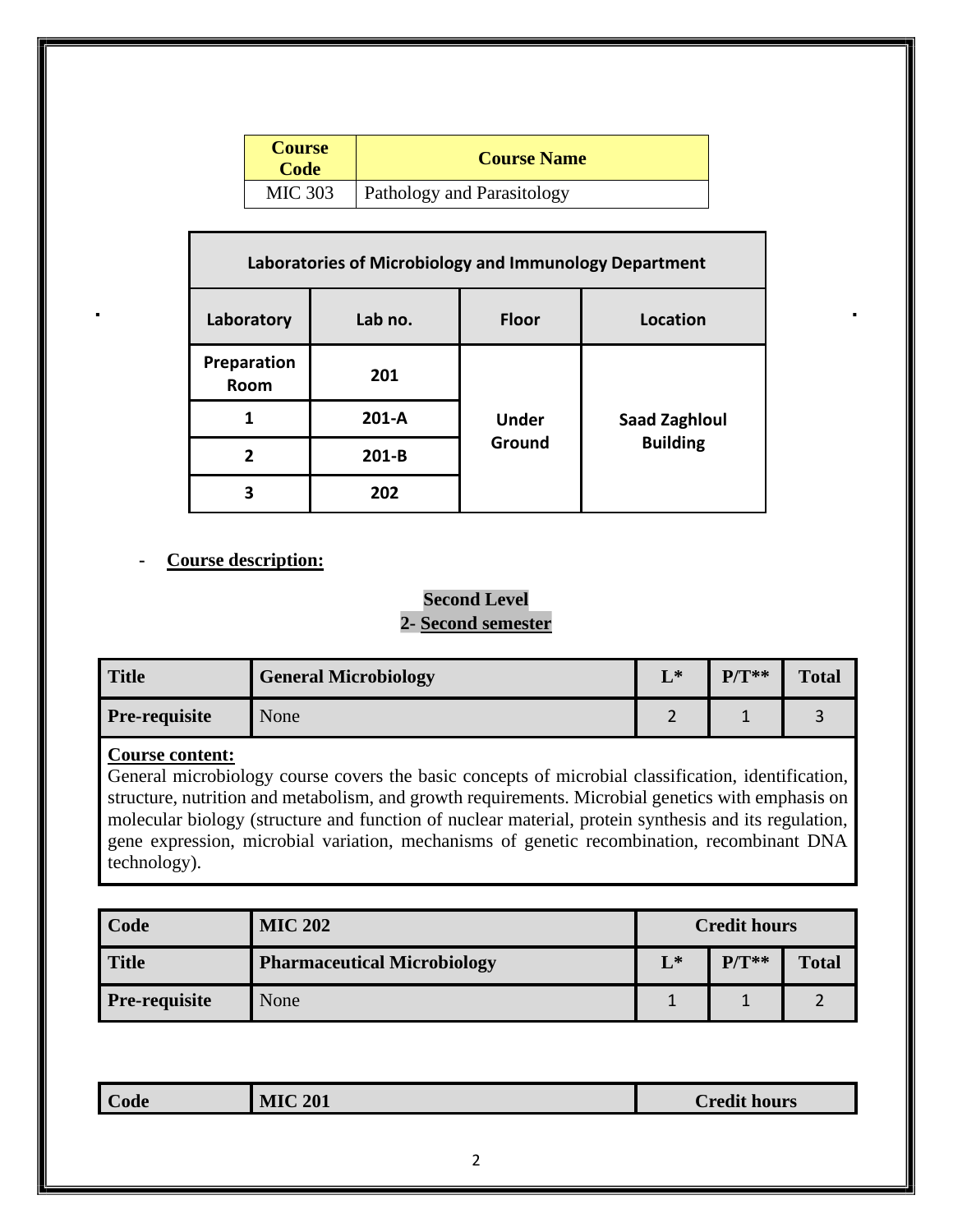## **Course content:**

Pharmaceutical Microbiology course covers the introduction to sterilization, different sterilization methods (dry and moist heat sterilization, cold sterilization: gaseous, radiation, filtration), their significance, validation of the sterilization processes and limitations, their applications in the pharmaceutical industry, aseptic area and its validation and sterility testing. Antimicrobial agents including major classes of antibiotics, antibacterial, antifungal, antiviral agents, their mechanisms of action, side effects, development of resistance, their evaluation, and antibiotic policy. Nonantibiotic agents (disinfectants, antiseptics preservatives), their evaluation, pharmaceutical and surgical applications. The sources of contamination of pharmaceutical products and the use of preservatives in pharmaceutical industry.

#### **Third Level 1- First semester**

| Code                 | <b>MIC 303</b>                    | <b>Credit hours</b> |         |              |
|----------------------|-----------------------------------|---------------------|---------|--------------|
| <b>Title</b>         | <b>Pathology and Parasitology</b> | $L^*$               | $P/T**$ | <b>Total</b> |
| <b>Pre-requisite</b> | Pathophysiology                   |                     |         |              |

## **Course content:**

Pathology course includes the following:

- Introduction to general pathology, including definition, causes, symptoms, signs and gross picture changes of inflammation (acute and chronic types) and the difference between them. - Cell injury and healing.

- Disturbances of circulation (edema, thrombosis, embolism, ischemia, infarction, gangrene).
- Growth disturbances (hypertrophy, atrophy, hyperplasia, dysplasia and metaplasia).
- Neoplasia (tumors) including general aspects of benign and malignant tumors, nomenclature and examples.
- Heart, respiratory system, gastrointestinal tract and liver diseases. Diseases of the bones and joints.

## Parasitology course includes the following:

Introduction to parasitology. Protozoa (intestinal, urogenital, tissue and blood protozoal diseases with emphasis on Entamoeba, Balantadium coli, Giardia lambella, Trichomonas vaginalis, malaria, trypanosomasis and leishmaniasis) and helminthes (trematodes with emphasis on H. heterophyes, Schistosoma and Fasciola; cestodes with emphasis on Taenia and Echinococcus; and nematodes with emphasis on Ascaris, Ankylostoma, Enerobius): life cycle, infective stages and mode of transmission, epidemiology, control, laboratory diagnosis and chemotherapy. Arthropods and arthropods borne diseases and infestations.

| Code         | <b>MIC 304</b>                      | <b>Credit hours</b> |         |              |
|--------------|-------------------------------------|---------------------|---------|--------------|
| <b>Title</b> | Medical Microbiology and Immunology |                     | $P/T**$ | <b>Total</b> |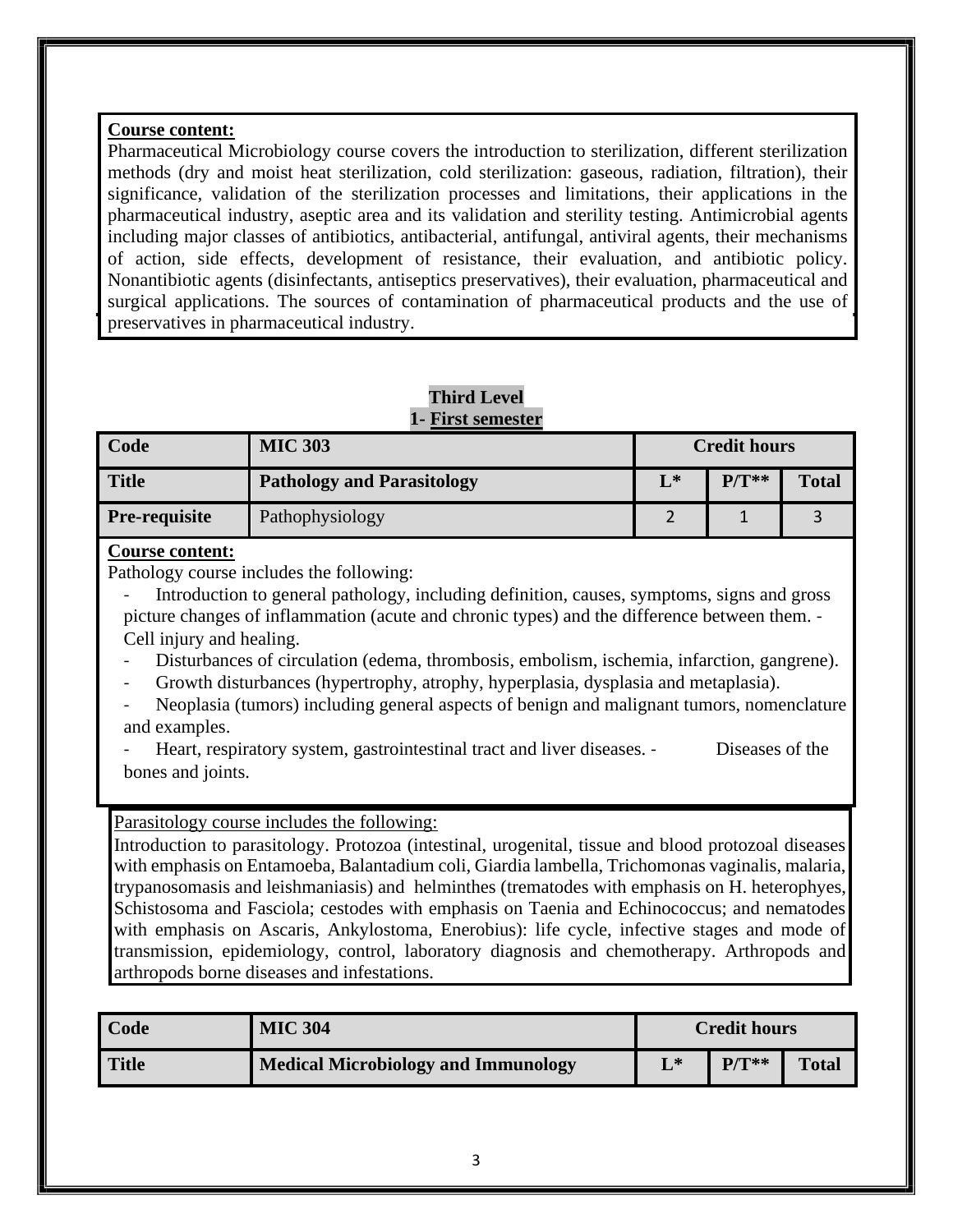#### **Course content:**

- This course of Medical Microbiology provides a concise information on medically important infectious diseases related to different groups of microorganisms (bacteria, fungi, viruses) covering sources of infection, mode of transmission, virulence factors, pathogenesis, clinical symptoms, laboratory diagnosis, treatment and prevention and control. It covers Gram positive and Gram bacteria, acid fat bacteria, spirochetes, rickettsia and chlamydia, introduction to viral unfections, DNA and RNA viruses, introduction to mycotic infections, superficial mycosis, subcutaneous and deep mycosis. Application of the content of course in the form of clinical cases.
- The course of Immunology covers immunity, cellular basis of the immune response, antigens and antibodies, humoral immunity, cell-mediated immunity, immunization, major histocompatibility complex and transplantation, complement system, antigen-antibody reactions in laboratory, hypersensitivity, tolerance and immune diseases, tumor immunity and immunodeficiency.

## **Fourth Level**

## **1- First semester**

| Code                 | <b>MIC 405</b>                      | <b>Credit hours</b> |         |              |
|----------------------|-------------------------------------|---------------------|---------|--------------|
| <b>Title</b>         | <b>Public Health</b>                | $L^*$               | $P/T**$ | <b>Total</b> |
| <b>Pre-requisite</b> | Medical Microbiology and Immunology | J.                  | $- -$   |              |

#### **Course content:**

This course covers the following: Study of epidemiology of communicable diseases, methods of epidemiological studies, mode of transmission of infection, disease prevention and control, immunization, nosocomial infections, obesity and overweight, food microbiology and food poisoning, foodborne and waterborne infections. Noncommunicable diseases (circulatory diseases, cancer, diabetes mellitus), nutrition and malnutrition diseases. Water sources, water impurities and purification, water analysis, water borne diseases. Milk sanitation and analysis. Waste water and sewage treatment. Disposal of dry refuse, radioactive and industrial wastes. . Occupational health and occupational diseases. Family health (Maternal and child health) and geriatric health are included in the course.

| 2- Second semester   |                                                            |                     |         |              |
|----------------------|------------------------------------------------------------|---------------------|---------|--------------|
| Code                 | <b>MIC 506</b>                                             | <b>Credit hours</b> |         |              |
| <b>Title</b>         | <b>Biotechnology</b>                                       | $L^*$               | $P/T**$ | <b>Total</b> |
| <b>Pre-requisite</b> | Medical Microbiology and Immunology,<br>$D_{\text{total}}$ |                     |         |              |

## **Fifth Level 2- Second semester**

Biotechnology of Medicinal Plants 1 1 2